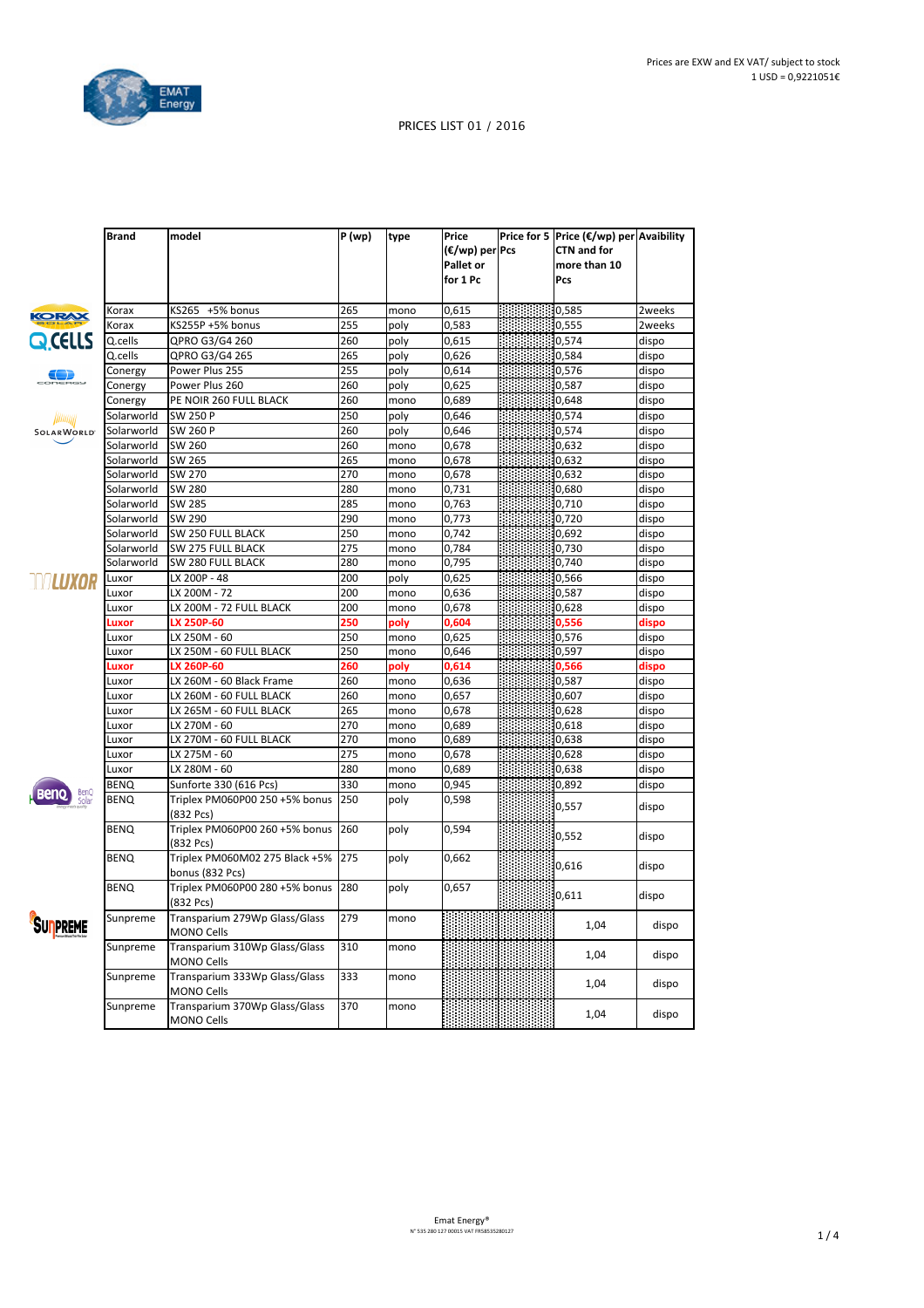

|  | SMA |  |
|--|-----|--|
|  |     |  |
|  |     |  |

| Loway |
|-------|
|       |

| Sunny boy 240<br>Sunny boy 1.5<br>Sunny boy 2.5 | 240                                                                                                                                                                                                                                                                                                                                                                                                                                                                                                                                                                                                                                                                                                                                                                  |                                                                                                                                                                                                                                                                                             |                                                                                                                                                                                                                                                                                                                                                                                                                      |                                                                                                                                                                                                                                                                    | Pcs                                                                                                                                                                                                                                                                      |                                                                                                                                                                                                                                                                                |
|-------------------------------------------------|----------------------------------------------------------------------------------------------------------------------------------------------------------------------------------------------------------------------------------------------------------------------------------------------------------------------------------------------------------------------------------------------------------------------------------------------------------------------------------------------------------------------------------------------------------------------------------------------------------------------------------------------------------------------------------------------------------------------------------------------------------------------|---------------------------------------------------------------------------------------------------------------------------------------------------------------------------------------------------------------------------------------------------------------------------------------------|----------------------------------------------------------------------------------------------------------------------------------------------------------------------------------------------------------------------------------------------------------------------------------------------------------------------------------------------------------------------------------------------------------------------|--------------------------------------------------------------------------------------------------------------------------------------------------------------------------------------------------------------------------------------------------------------------|--------------------------------------------------------------------------------------------------------------------------------------------------------------------------------------------------------------------------------------------------------------------------|--------------------------------------------------------------------------------------------------------------------------------------------------------------------------------------------------------------------------------------------------------------------------------|
|                                                 |                                                                                                                                                                                                                                                                                                                                                                                                                                                                                                                                                                                                                                                                                                                                                                      | inverter                                                                                                                                                                                                                                                                                    | 137                                                                                                                                                                                                                                                                                                                                                                                                                  | 122                                                                                                                                                                                                                                                                | 112                                                                                                                                                                                                                                                                      | ok                                                                                                                                                                                                                                                                             |
|                                                 | 1500                                                                                                                                                                                                                                                                                                                                                                                                                                                                                                                                                                                                                                                                                                                                                                 | inverter                                                                                                                                                                                                                                                                                    | 621                                                                                                                                                                                                                                                                                                                                                                                                                  | 591                                                                                                                                                                                                                                                                | 541                                                                                                                                                                                                                                                                      | ok                                                                                                                                                                                                                                                                             |
|                                                 | 2500                                                                                                                                                                                                                                                                                                                                                                                                                                                                                                                                                                                                                                                                                                                                                                 | inverter                                                                                                                                                                                                                                                                                    | 779                                                                                                                                                                                                                                                                                                                                                                                                                  | 749                                                                                                                                                                                                                                                                | 699                                                                                                                                                                                                                                                                      | ok                                                                                                                                                                                                                                                                             |
| SB3000TL-21                                     | 3000                                                                                                                                                                                                                                                                                                                                                                                                                                                                                                                                                                                                                                                                                                                                                                 | inverter                                                                                                                                                                                                                                                                                    | 1022                                                                                                                                                                                                                                                                                                                                                                                                                 | 992                                                                                                                                                                                                                                                                | 932                                                                                                                                                                                                                                                                      | οk                                                                                                                                                                                                                                                                             |
| SB3600TL-21                                     | 3600                                                                                                                                                                                                                                                                                                                                                                                                                                                                                                                                                                                                                                                                                                                                                                 | inverter                                                                                                                                                                                                                                                                                    | 1080                                                                                                                                                                                                                                                                                                                                                                                                                 | 1050                                                                                                                                                                                                                                                               | 983                                                                                                                                                                                                                                                                      | ok                                                                                                                                                                                                                                                                             |
| SB4000TL-21                                     | 4000                                                                                                                                                                                                                                                                                                                                                                                                                                                                                                                                                                                                                                                                                                                                                                 | inverter                                                                                                                                                                                                                                                                                    | 1113                                                                                                                                                                                                                                                                                                                                                                                                                 | 1083                                                                                                                                                                                                                                                               | 1015                                                                                                                                                                                                                                                                     | оk                                                                                                                                                                                                                                                                             |
| SB5000TL-21                                     | 5000                                                                                                                                                                                                                                                                                                                                                                                                                                                                                                                                                                                                                                                                                                                                                                 | inverter                                                                                                                                                                                                                                                                                    | 1242                                                                                                                                                                                                                                                                                                                                                                                                                 | 1212                                                                                                                                                                                                                                                               | 1142                                                                                                                                                                                                                                                                     | ok                                                                                                                                                                                                                                                                             |
| SB6000TL-1                                      | 6000                                                                                                                                                                                                                                                                                                                                                                                                                                                                                                                                                                                                                                                                                                                                                                 | inverter                                                                                                                                                                                                                                                                                    | 1288                                                                                                                                                                                                                                                                                                                                                                                                                 | 1258                                                                                                                                                                                                                                                               | 1186                                                                                                                                                                                                                                                                     | ok                                                                                                                                                                                                                                                                             |
| STP5000TL-20                                    | 5000                                                                                                                                                                                                                                                                                                                                                                                                                                                                                                                                                                                                                                                                                                                                                                 | inverter                                                                                                                                                                                                                                                                                    | 1377                                                                                                                                                                                                                                                                                                                                                                                                                 | 1347                                                                                                                                                                                                                                                               | 1274                                                                                                                                                                                                                                                                     | ok                                                                                                                                                                                                                                                                             |
| STP6000TL-20                                    | 6000                                                                                                                                                                                                                                                                                                                                                                                                                                                                                                                                                                                                                                                                                                                                                                 | inverter                                                                                                                                                                                                                                                                                    | 1514                                                                                                                                                                                                                                                                                                                                                                                                                 | 1484                                                                                                                                                                                                                                                               | 1409                                                                                                                                                                                                                                                                     | оk                                                                                                                                                                                                                                                                             |
| STP7000TL-20                                    | 7000                                                                                                                                                                                                                                                                                                                                                                                                                                                                                                                                                                                                                                                                                                                                                                 | inverter                                                                                                                                                                                                                                                                                    | 1629                                                                                                                                                                                                                                                                                                                                                                                                                 | 1599                                                                                                                                                                                                                                                               | 1521                                                                                                                                                                                                                                                                     | οk                                                                                                                                                                                                                                                                             |
| STP8000TL-20                                    | 8000                                                                                                                                                                                                                                                                                                                                                                                                                                                                                                                                                                                                                                                                                                                                                                 | inverter                                                                                                                                                                                                                                                                                    | 1721                                                                                                                                                                                                                                                                                                                                                                                                                 | 1691                                                                                                                                                                                                                                                               | 1611                                                                                                                                                                                                                                                                     | οk                                                                                                                                                                                                                                                                             |
| STP9000TL-20                                    | 9000                                                                                                                                                                                                                                                                                                                                                                                                                                                                                                                                                                                                                                                                                                                                                                 | inverter                                                                                                                                                                                                                                                                                    | 1812                                                                                                                                                                                                                                                                                                                                                                                                                 | 1782                                                                                                                                                                                                                                                               | 1701                                                                                                                                                                                                                                                                     | οk                                                                                                                                                                                                                                                                             |
| STP10000TL-20                                   | 10000                                                                                                                                                                                                                                                                                                                                                                                                                                                                                                                                                                                                                                                                                                                                                                | inverter                                                                                                                                                                                                                                                                                    | 1950                                                                                                                                                                                                                                                                                                                                                                                                                 | 1920                                                                                                                                                                                                                                                               | 1835                                                                                                                                                                                                                                                                     | ok                                                                                                                                                                                                                                                                             |
| STP12000TL-20                                   | 12000                                                                                                                                                                                                                                                                                                                                                                                                                                                                                                                                                                                                                                                                                                                                                                | inverter                                                                                                                                                                                                                                                                                    | 2224                                                                                                                                                                                                                                                                                                                                                                                                                 | 2194                                                                                                                                                                                                                                                               | 2105                                                                                                                                                                                                                                                                     | ok                                                                                                                                                                                                                                                                             |
| STP15000TL-10                                   | 15000                                                                                                                                                                                                                                                                                                                                                                                                                                                                                                                                                                                                                                                                                                                                                                | inverter                                                                                                                                                                                                                                                                                    |                                                                                                                                                                                                                                                                                                                                                                                                                      |                                                                                                                                                                                                                                                                    |                                                                                                                                                                                                                                                                          |                                                                                                                                                                                                                                                                                |
| FLX PRO 15                                      | 15000                                                                                                                                                                                                                                                                                                                                                                                                                                                                                                                                                                                                                                                                                                                                                                | inverter                                                                                                                                                                                                                                                                                    |                                                                                                                                                                                                                                                                                                                                                                                                                      |                                                                                                                                                                                                                                                                    |                                                                                                                                                                                                                                                                          |                                                                                                                                                                                                                                                                                |
| STP17000TL-10                                   | 17000                                                                                                                                                                                                                                                                                                                                                                                                                                                                                                                                                                                                                                                                                                                                                                | inverter                                                                                                                                                                                                                                                                                    |                                                                                                                                                                                                                                                                                                                                                                                                                      |                                                                                                                                                                                                                                                                    |                                                                                                                                                                                                                                                                          |                                                                                                                                                                                                                                                                                |
| FLX PRO 17                                      | 17000                                                                                                                                                                                                                                                                                                                                                                                                                                                                                                                                                                                                                                                                                                                                                                | inverter                                                                                                                                                                                                                                                                                    |                                                                                                                                                                                                                                                                                                                                                                                                                      |                                                                                                                                                                                                                                                                    |                                                                                                                                                                                                                                                                          |                                                                                                                                                                                                                                                                                |
| STP20000TL-30                                   | 20000                                                                                                                                                                                                                                                                                                                                                                                                                                                                                                                                                                                                                                                                                                                                                                | inverter                                                                                                                                                                                                                                                                                    |                                                                                                                                                                                                                                                                                                                                                                                                                      |                                                                                                                                                                                                                                                                    |                                                                                                                                                                                                                                                                          |                                                                                                                                                                                                                                                                                |
| STP25000TL30                                    | 25000                                                                                                                                                                                                                                                                                                                                                                                                                                                                                                                                                                                                                                                                                                                                                                | inverter                                                                                                                                                                                                                                                                                    |                                                                                                                                                                                                                                                                                                                                                                                                                      |                                                                                                                                                                                                                                                                    |                                                                                                                                                                                                                                                                          |                                                                                                                                                                                                                                                                                |
| STP25000TL-0                                    | 25000                                                                                                                                                                                                                                                                                                                                                                                                                                                                                                                                                                                                                                                                                                                                                                | inverter                                                                                                                                                                                                                                                                                    |                                                                                                                                                                                                                                                                                                                                                                                                                      |                                                                                                                                                                                                                                                                    |                                                                                                                                                                                                                                                                          |                                                                                                                                                                                                                                                                                |
| <b>UNO-2.0-I-OUTD</b>                           | 2000                                                                                                                                                                                                                                                                                                                                                                                                                                                                                                                                                                                                                                                                                                                                                                 | inverter                                                                                                                                                                                                                                                                                    | 755                                                                                                                                                                                                                                                                                                                                                                                                                  |                                                                                                                                                                                                                                                                    | 664                                                                                                                                                                                                                                                                      | ok                                                                                                                                                                                                                                                                             |
|                                                 |                                                                                                                                                                                                                                                                                                                                                                                                                                                                                                                                                                                                                                                                                                                                                                      |                                                                                                                                                                                                                                                                                             |                                                                                                                                                                                                                                                                                                                                                                                                                      |                                                                                                                                                                                                                                                                    |                                                                                                                                                                                                                                                                          | ok                                                                                                                                                                                                                                                                             |
|                                                 |                                                                                                                                                                                                                                                                                                                                                                                                                                                                                                                                                                                                                                                                                                                                                                      |                                                                                                                                                                                                                                                                                             |                                                                                                                                                                                                                                                                                                                                                                                                                      |                                                                                                                                                                                                                                                                    |                                                                                                                                                                                                                                                                          | ok                                                                                                                                                                                                                                                                             |
|                                                 |                                                                                                                                                                                                                                                                                                                                                                                                                                                                                                                                                                                                                                                                                                                                                                      |                                                                                                                                                                                                                                                                                             |                                                                                                                                                                                                                                                                                                                                                                                                                      |                                                                                                                                                                                                                                                                    |                                                                                                                                                                                                                                                                          | ok                                                                                                                                                                                                                                                                             |
|                                                 |                                                                                                                                                                                                                                                                                                                                                                                                                                                                                                                                                                                                                                                                                                                                                                      |                                                                                                                                                                                                                                                                                             |                                                                                                                                                                                                                                                                                                                                                                                                                      |                                                                                                                                                                                                                                                                    |                                                                                                                                                                                                                                                                          | ok                                                                                                                                                                                                                                                                             |
|                                                 |                                                                                                                                                                                                                                                                                                                                                                                                                                                                                                                                                                                                                                                                                                                                                                      |                                                                                                                                                                                                                                                                                             |                                                                                                                                                                                                                                                                                                                                                                                                                      |                                                                                                                                                                                                                                                                    |                                                                                                                                                                                                                                                                          | ok                                                                                                                                                                                                                                                                             |
|                                                 |                                                                                                                                                                                                                                                                                                                                                                                                                                                                                                                                                                                                                                                                                                                                                                      |                                                                                                                                                                                                                                                                                             |                                                                                                                                                                                                                                                                                                                                                                                                                      |                                                                                                                                                                                                                                                                    |                                                                                                                                                                                                                                                                          | оk                                                                                                                                                                                                                                                                             |
|                                                 |                                                                                                                                                                                                                                                                                                                                                                                                                                                                                                                                                                                                                                                                                                                                                                      |                                                                                                                                                                                                                                                                                             |                                                                                                                                                                                                                                                                                                                                                                                                                      |                                                                                                                                                                                                                                                                    |                                                                                                                                                                                                                                                                          | оk                                                                                                                                                                                                                                                                             |
|                                                 |                                                                                                                                                                                                                                                                                                                                                                                                                                                                                                                                                                                                                                                                                                                                                                      |                                                                                                                                                                                                                                                                                             |                                                                                                                                                                                                                                                                                                                                                                                                                      |                                                                                                                                                                                                                                                                    |                                                                                                                                                                                                                                                                          | ok                                                                                                                                                                                                                                                                             |
|                                                 |                                                                                                                                                                                                                                                                                                                                                                                                                                                                                                                                                                                                                                                                                                                                                                      |                                                                                                                                                                                                                                                                                             |                                                                                                                                                                                                                                                                                                                                                                                                                      |                                                                                                                                                                                                                                                                    |                                                                                                                                                                                                                                                                          | ok                                                                                                                                                                                                                                                                             |
|                                                 |                                                                                                                                                                                                                                                                                                                                                                                                                                                                                                                                                                                                                                                                                                                                                                      |                                                                                                                                                                                                                                                                                             |                                                                                                                                                                                                                                                                                                                                                                                                                      |                                                                                                                                                                                                                                                                    |                                                                                                                                                                                                                                                                          | ok                                                                                                                                                                                                                                                                             |
|                                                 |                                                                                                                                                                                                                                                                                                                                                                                                                                                                                                                                                                                                                                                                                                                                                                      |                                                                                                                                                                                                                                                                                             |                                                                                                                                                                                                                                                                                                                                                                                                                      |                                                                                                                                                                                                                                                                    |                                                                                                                                                                                                                                                                          | ok                                                                                                                                                                                                                                                                             |
|                                                 |                                                                                                                                                                                                                                                                                                                                                                                                                                                                                                                                                                                                                                                                                                                                                                      |                                                                                                                                                                                                                                                                                             |                                                                                                                                                                                                                                                                                                                                                                                                                      |                                                                                                                                                                                                                                                                    |                                                                                                                                                                                                                                                                          | ok                                                                                                                                                                                                                                                                             |
|                                                 |                                                                                                                                                                                                                                                                                                                                                                                                                                                                                                                                                                                                                                                                                                                                                                      |                                                                                                                                                                                                                                                                                             |                                                                                                                                                                                                                                                                                                                                                                                                                      |                                                                                                                                                                                                                                                                    |                                                                                                                                                                                                                                                                          | οk                                                                                                                                                                                                                                                                             |
|                                                 |                                                                                                                                                                                                                                                                                                                                                                                                                                                                                                                                                                                                                                                                                                                                                                      |                                                                                                                                                                                                                                                                                             |                                                                                                                                                                                                                                                                                                                                                                                                                      |                                                                                                                                                                                                                                                                    |                                                                                                                                                                                                                                                                          | 2-3 weeks                                                                                                                                                                                                                                                                      |
|                                                 |                                                                                                                                                                                                                                                                                                                                                                                                                                                                                                                                                                                                                                                                                                                                                                      |                                                                                                                                                                                                                                                                                             |                                                                                                                                                                                                                                                                                                                                                                                                                      |                                                                                                                                                                                                                                                                    |                                                                                                                                                                                                                                                                          | 2-3 weeks                                                                                                                                                                                                                                                                      |
|                                                 |                                                                                                                                                                                                                                                                                                                                                                                                                                                                                                                                                                                                                                                                                                                                                                      |                                                                                                                                                                                                                                                                                             |                                                                                                                                                                                                                                                                                                                                                                                                                      |                                                                                                                                                                                                                                                                    |                                                                                                                                                                                                                                                                          | 2-3 weeks                                                                                                                                                                                                                                                                      |
|                                                 |                                                                                                                                                                                                                                                                                                                                                                                                                                                                                                                                                                                                                                                                                                                                                                      |                                                                                                                                                                                                                                                                                             |                                                                                                                                                                                                                                                                                                                                                                                                                      |                                                                                                                                                                                                                                                                    |                                                                                                                                                                                                                                                                          | 2-3 weeks                                                                                                                                                                                                                                                                      |
|                                                 |                                                                                                                                                                                                                                                                                                                                                                                                                                                                                                                                                                                                                                                                                                                                                                      |                                                                                                                                                                                                                                                                                             |                                                                                                                                                                                                                                                                                                                                                                                                                      |                                                                                                                                                                                                                                                                    |                                                                                                                                                                                                                                                                          | 2-3 weeks                                                                                                                                                                                                                                                                      |
|                                                 |                                                                                                                                                                                                                                                                                                                                                                                                                                                                                                                                                                                                                                                                                                                                                                      |                                                                                                                                                                                                                                                                                             |                                                                                                                                                                                                                                                                                                                                                                                                                      |                                                                                                                                                                                                                                                                    |                                                                                                                                                                                                                                                                          | 2-3 weeks                                                                                                                                                                                                                                                                      |
|                                                 |                                                                                                                                                                                                                                                                                                                                                                                                                                                                                                                                                                                                                                                                                                                                                                      |                                                                                                                                                                                                                                                                                             |                                                                                                                                                                                                                                                                                                                                                                                                                      |                                                                                                                                                                                                                                                                    |                                                                                                                                                                                                                                                                          | ok                                                                                                                                                                                                                                                                             |
|                                                 |                                                                                                                                                                                                                                                                                                                                                                                                                                                                                                                                                                                                                                                                                                                                                                      |                                                                                                                                                                                                                                                                                             |                                                                                                                                                                                                                                                                                                                                                                                                                      |                                                                                                                                                                                                                                                                    |                                                                                                                                                                                                                                                                          | ok                                                                                                                                                                                                                                                                             |
|                                                 |                                                                                                                                                                                                                                                                                                                                                                                                                                                                                                                                                                                                                                                                                                                                                                      |                                                                                                                                                                                                                                                                                             |                                                                                                                                                                                                                                                                                                                                                                                                                      |                                                                                                                                                                                                                                                                    |                                                                                                                                                                                                                                                                          | оk                                                                                                                                                                                                                                                                             |
|                                                 |                                                                                                                                                                                                                                                                                                                                                                                                                                                                                                                                                                                                                                                                                                                                                                      |                                                                                                                                                                                                                                                                                             |                                                                                                                                                                                                                                                                                                                                                                                                                      |                                                                                                                                                                                                                                                                    |                                                                                                                                                                                                                                                                          | ok                                                                                                                                                                                                                                                                             |
|                                                 |                                                                                                                                                                                                                                                                                                                                                                                                                                                                                                                                                                                                                                                                                                                                                                      |                                                                                                                                                                                                                                                                                             |                                                                                                                                                                                                                                                                                                                                                                                                                      |                                                                                                                                                                                                                                                                    |                                                                                                                                                                                                                                                                          | ok                                                                                                                                                                                                                                                                             |
|                                                 |                                                                                                                                                                                                                                                                                                                                                                                                                                                                                                                                                                                                                                                                                                                                                                      |                                                                                                                                                                                                                                                                                             |                                                                                                                                                                                                                                                                                                                                                                                                                      |                                                                                                                                                                                                                                                                    |                                                                                                                                                                                                                                                                          | ok                                                                                                                                                                                                                                                                             |
|                                                 |                                                                                                                                                                                                                                                                                                                                                                                                                                                                                                                                                                                                                                                                                                                                                                      |                                                                                                                                                                                                                                                                                             |                                                                                                                                                                                                                                                                                                                                                                                                                      |                                                                                                                                                                                                                                                                    |                                                                                                                                                                                                                                                                          | 2-3 weeks                                                                                                                                                                                                                                                                      |
|                                                 |                                                                                                                                                                                                                                                                                                                                                                                                                                                                                                                                                                                                                                                                                                                                                                      |                                                                                                                                                                                                                                                                                             |                                                                                                                                                                                                                                                                                                                                                                                                                      |                                                                                                                                                                                                                                                                    |                                                                                                                                                                                                                                                                          |                                                                                                                                                                                                                                                                                |
|                                                 |                                                                                                                                                                                                                                                                                                                                                                                                                                                                                                                                                                                                                                                                                                                                                                      |                                                                                                                                                                                                                                                                                             |                                                                                                                                                                                                                                                                                                                                                                                                                      |                                                                                                                                                                                                                                                                    |                                                                                                                                                                                                                                                                          | 2-3 weeks                                                                                                                                                                                                                                                                      |
|                                                 |                                                                                                                                                                                                                                                                                                                                                                                                                                                                                                                                                                                                                                                                                                                                                                      |                                                                                                                                                                                                                                                                                             |                                                                                                                                                                                                                                                                                                                                                                                                                      |                                                                                                                                                                                                                                                                    |                                                                                                                                                                                                                                                                          | 2-3 weeks                                                                                                                                                                                                                                                                      |
|                                                 |                                                                                                                                                                                                                                                                                                                                                                                                                                                                                                                                                                                                                                                                                                                                                                      |                                                                                                                                                                                                                                                                                             |                                                                                                                                                                                                                                                                                                                                                                                                                      |                                                                                                                                                                                                                                                                    |                                                                                                                                                                                                                                                                          | 2-3 weeks                                                                                                                                                                                                                                                                      |
|                                                 |                                                                                                                                                                                                                                                                                                                                                                                                                                                                                                                                                                                                                                                                                                                                                                      |                                                                                                                                                                                                                                                                                             |                                                                                                                                                                                                                                                                                                                                                                                                                      |                                                                                                                                                                                                                                                                    |                                                                                                                                                                                                                                                                          | 2-3 weeks                                                                                                                                                                                                                                                                      |
|                                                 |                                                                                                                                                                                                                                                                                                                                                                                                                                                                                                                                                                                                                                                                                                                                                                      |                                                                                                                                                                                                                                                                                             |                                                                                                                                                                                                                                                                                                                                                                                                                      |                                                                                                                                                                                                                                                                    |                                                                                                                                                                                                                                                                          | 2-3 weeks                                                                                                                                                                                                                                                                      |
|                                                 |                                                                                                                                                                                                                                                                                                                                                                                                                                                                                                                                                                                                                                                                                                                                                                      |                                                                                                                                                                                                                                                                                             |                                                                                                                                                                                                                                                                                                                                                                                                                      |                                                                                                                                                                                                                                                                    |                                                                                                                                                                                                                                                                          | 2-3 weeks                                                                                                                                                                                                                                                                      |
|                                                 |                                                                                                                                                                                                                                                                                                                                                                                                                                                                                                                                                                                                                                                                                                                                                                      |                                                                                                                                                                                                                                                                                             |                                                                                                                                                                                                                                                                                                                                                                                                                      |                                                                                                                                                                                                                                                                    |                                                                                                                                                                                                                                                                          | 2-3 weeks<br>2-3 weeks                                                                                                                                                                                                                                                         |
|                                                 | UNO-2.0-I-OUTD-S<br><b>UNO-2.5-I-OUTD</b><br>UNO-2.5-I-OUTD-S<br>PVI-3.0-TL-OUTD<br>PVI-3.0-TL-OUTD-S<br>PVI-3.6-TL-OUTD<br>PVI-3.6-TL-OUTD-S<br>PVI-4.2-TL-OUTD<br>PVI-4.2-TL-OUTD-S<br>PVI-5000-TL-OUTD<br>PVI-5000-TL-OUTD-S<br>PVI-6000-TL-OUTD<br>PVI-6000-TL-OUTD-S<br>PVI-10.0-TL-OUTD<br>PVI-10.0-TL-OUTD-S<br>PVI-10.0-TL-OUTD-FS<br>PVI-12.5-TL-OUTD<br>PVI-12.5-TL-OUTD-S<br>PVI-12.5-TL-OUTD-FS<br>Power One  TRIO-5.8-TL-OUTD<br>TRIO-5.8-TL-OUTD-S<br>TRIO-7.5-TL-OUTD<br>TRIO-7.5-TL-OUTD-S<br>TRIO-8.5-TL-OUTD<br>TRIO-8.5-TL-OUTD-S<br>TRIO-20.0-TL-OUTD<br>TRIO-20.0-TL-OUTD-S2<br>TRIO-20.0-TL-OUTD-S2X<br>TRIO-27.6-TL-OUTD<br>TRIO-27.6-TL-OUTD-S2<br>TRIO-27.6-TL-OUTD-S2X<br>TRIO-33.0-TL-OUTD<br>TRIO-33.0-TL-OUTD-S<br>TRIO-33.0-TL-OUTD-SX | 2000<br>2500<br>2500<br>3000<br>3000<br>3600<br>3600<br>4200<br>4200<br>5000<br>5000<br>6000<br>6000<br>10000<br>10000<br>10000<br>12500<br>12500<br>12500<br>5800<br>5800<br>7500<br>7500<br>8500<br>8500<br>20000<br>20000<br>20000<br>27600<br>27600<br>27600<br>33000<br>33000<br>33000 | inverter<br>inverter<br>inverter<br>inverter<br>inverter<br>inverter<br>inverter<br>inverter<br>inverter<br>inverter<br>inverter<br>inverter<br>inverter<br>inverter<br>inverter<br>inverter<br>inverter<br>inverter<br>inverter<br>inverter<br>inverter<br>inverter<br>inverter<br>inverter<br>inverter<br>inverter<br>inverter<br>inverter<br>inverter<br>inverter<br>inverter<br>inverter<br>inverter<br>inverter | 776<br>806<br>831<br>787<br>826<br>867<br>903<br>927<br>965<br>965<br>1002<br>1048<br>1098<br>1460<br>1513<br>1525<br>1625<br>1670<br>1684<br>1096<br>1127<br>1287<br>1340<br>1345<br>1389<br>2456<br>2514<br>2790<br>2869<br>2926<br>3204<br>2816<br>2882<br>3111 | 725<br>746<br>776<br>801<br>757<br>796<br>837<br>873<br>897<br>935<br>935<br>972<br>1018<br>1068<br>1430<br>1483<br>1495<br>1595<br>1640<br>1654<br>1066<br>1097<br>1257<br>1310<br>1315<br>1359<br>2381<br>2438<br>2709<br>2786<br>2842<br>3114<br>2734<br>2799<br>3023 | ON REQUISIT<br>684<br>714<br>738<br>695<br>733<br>773<br>809<br>832<br>869<br>870<br>906<br>951<br>1000<br>1355<br>1407<br>1418<br>1516<br>1561<br>1574<br>998<br>1028<br>1185<br>1237<br>1242<br>1285<br>2331<br>2388<br>2659<br>2736<br>2792<br>3064<br>2685<br>2749<br>2973 |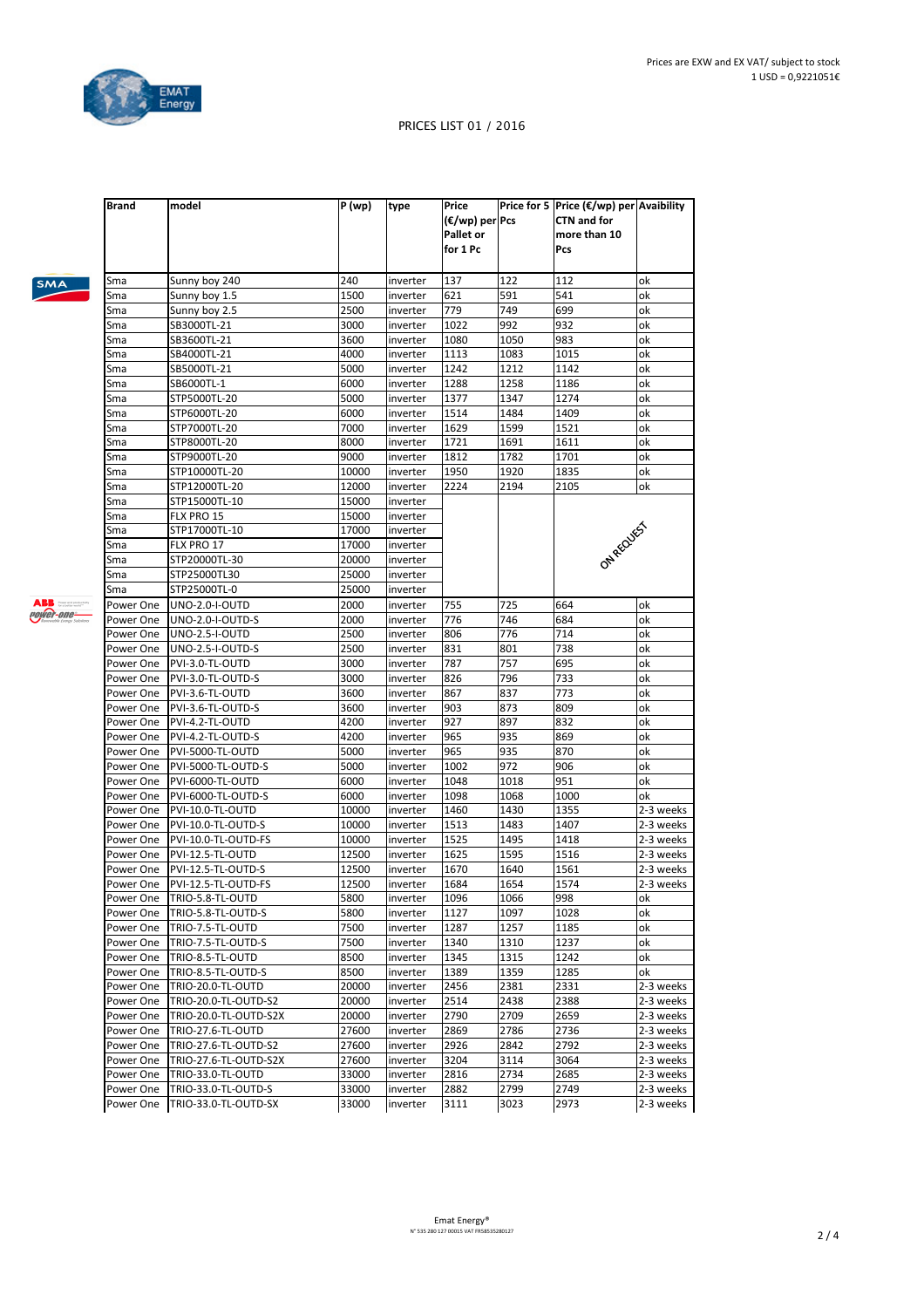

|                                     | <b>Brand</b>                                            | model                                                                                                                            | P(wp) | type     | Price<br>(€/wp) per Pcs<br>Pallet or<br>for 1 Pc |       | Price for 5 Price (€/wp) per Avaibility<br><b>CTN and for</b><br>more than 10<br>Pcs |       |
|-------------------------------------|---------------------------------------------------------|----------------------------------------------------------------------------------------------------------------------------------|-------|----------|--------------------------------------------------|-------|--------------------------------------------------------------------------------------|-------|
| $\blacksquare$ MNI $\blacktriangle$ | Omnik                                                   | OMNIKSOL-1.0KTLM - single phase-1000<br>1 MPPT, IP65, 5 years warranty                                                           |       | inverter | 355                                              | 340   | 285                                                                                  | dispo |
|                                     | Omnik                                                   | OMNIKSOL-1.5KTLM - single phase-1500<br>1 MPPT, IP65, 5 years warranty                                                           |       | inverter | 380                                              | 365   | 305                                                                                  | dispo |
|                                     | Omnik                                                   | OMNIKSOL-2.0KTLM - single phase-2000<br>1 MPPT, IP65,10 years warranty                                                           |       | inverter | 471                                              | 456   | 395                                                                                  | dispo |
|                                     | Omnik                                                   | OMNIKSOL-3.0KTLM - single phase-2500<br>1 MPPT, IP65,10 years warranty                                                           |       | inverter | 500                                              | 485   | 420                                                                                  | dispo |
|                                     | Omnik                                                   | OMNIKSOL-3.0KTLM - single phase-3000<br>2 MPPT, IP65,10 years warranty                                                           |       | inverter | 559                                              | 544   | 475                                                                                  | dispo |
|                                     | Omnik                                                   | OMNIKSOL-4.0KTLM - single phase-4000<br>2 MPPT, IP65,10 years warranty                                                           |       | inverter | 633                                              | 618   | 545                                                                                  | dispo |
|                                     | Omnik                                                   | OMNIKSOL-5.0KTLM - single phase-5000<br>2 MPPT, IP65,10 years warranty                                                           |       | inverter | 699                                              | 684   | 608                                                                                  | dispo |
| euréner                             | KIT 3kwp<br>EURENER +<br>micro<br><b>ENPHASE</b>        | 1 Kit résidential 3Kwp (EURENER<br>250Wp poly Blue Dark + micro<br>inverter + coffrets AC + câbles et<br>intégration GSE)        | 3000  | poly     | 4080                                             | 4020  | 3980                                                                                 | dispo |
|                                     | KIT 4kwp<br>EURENER +<br>micro<br><b>ENPHASE</b>        | 1 Kit résidential 4Kwp (EURENER<br>250Wp poly Blue Dark + micro<br>inverter + coffrets AC + câbles et<br>intégration GSE)        | 4000  | poly     | 5150                                             | 5090  | 5050                                                                                 | dispo |
|                                     | KIT 4,5kwp<br>EURENER +<br>micro<br><b>ENPHASE</b>      | 1 Kit résidential 4,5Kwp (EURENER 4500<br>250Wp poly Blue Dark + micro<br>inverter + coffrets AC + câbles et<br>intégration GSE) |       | poly     | 5560                                             | 5500  | 5460                                                                                 | dispo |
|                                     | KIT 5kwp<br>EURENER+<br>micro<br>ENPHASE                | 1 Kit résidential 5Kwp (EURENER<br>250Wp poly Blue Dark + micro<br>inverter + coffrets AC + câbles et<br>intégration GSE)        | 5000  | poly     | 6450                                             | 6390  | 6350                                                                                 | dispo |
|                                     | KIT 6kwp<br>EURENER +<br>micro<br>ENPHASE               | 1 Kit résidential 6Kwp (EURENER<br>250Wp poly Blue Dark + micro<br>inverter + coffrets AC + câbles et<br>intégration GSE)        | 6000  | poly     | 7820                                             | 7760  | 7720                                                                                 | dispo |
|                                     | KIT 7kwp<br>EURENER +<br>micro<br><b>ENPHASE</b>        | 1 Kit résidential 7Kwp (EURENER<br>250Wp poly Blue Dark + micro<br>inverter + coffrets AC + câbles et<br>intégration GSE)        | 7000  | poly     | 9180                                             | 9120  | 9080                                                                                 | dispo |
|                                     | KIT 8kwp<br>EURENER +<br>micro<br><b>ENPHASE</b>        | 1 Kit résidential 8Kwp (EURENER<br>250Wp poly Blue Dark + micro<br>inverter + coffrets AC + câbles et<br>intégration GSE)        | 8000  | poly     | 9690                                             | 9630  | 9590                                                                                 | dispo |
|                                     | KIT 9kwp<br><b>EURENER +</b><br>micro<br><b>ENPHASE</b> | 1 Kit résidential 9Kwp (EURENER<br>250Wp poly Blue Dark + micro<br>inverter + coffrets AC + câbles et<br>intégration GSE)        | 9000  | poly     | 11100                                            | 11040 | 11000                                                                                | dispo |